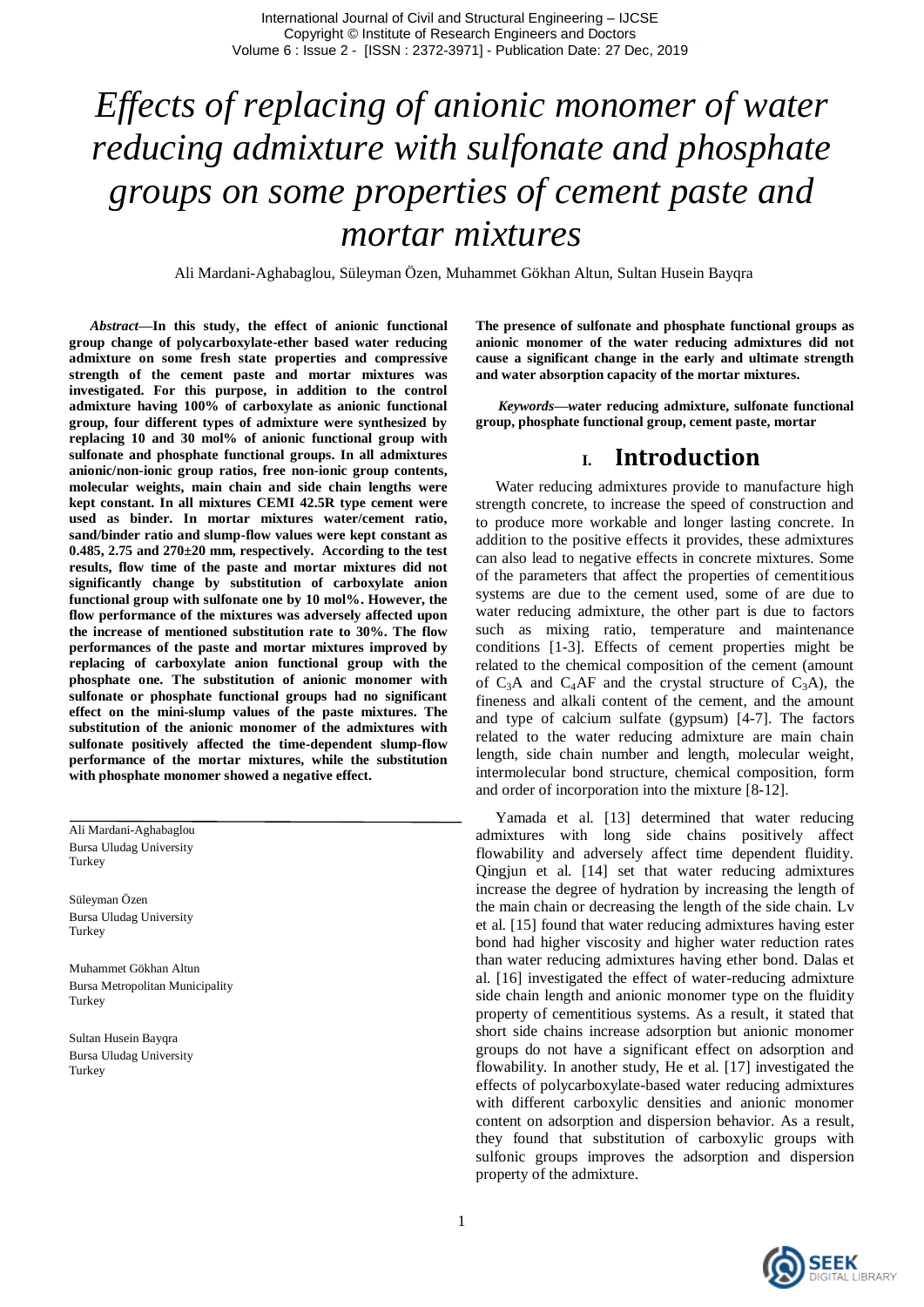In this study, the effect of anionic functional group change of polycarboxylate-ether based water reducing admixture on some fresh state properties and compressive strength of the cement paste and mortar mixtures was investigated. For this purpose, in addition to the control admixture having 100% of carboxylate as anionic functional group, four different types of admixture were synthesized by replacing 10 and 30 mol% of anionic functional group with sulfonate and phosphate functional groups.

# **II. Experimental Program**

#### *A. Materials*

 In this study, a CEM I 42.5 R type portland cement conforming to TS EN 197-1 standard and a standard CEN sand conforming to TS EN 196-1 standard were used. Chemical composition, physical and mechanical properties of the cement are given in Table 1. The specific gravity and water absorption capacity of the standard sand was determined as 2.72 and 0.7% by mass, respectively.

 5 different polycarboxylate-ether based water-reducing admixtures having same main chain but different anionic monomers bonded to the main chain were synthesized to investigate the effect of anionic monomers of water reducing admixture on some properties of cementitious systems. As the anionic side group, carboxylate, carboxylate with sulfonate (carboxylate functional group was replaced with sulfonate groups in proportions of 10 and 30%) and carboxylate with phosphate (carboxylate functional group was replaced with phosphate groups in proportions of 10 and 30%) were used. The total anionic content (anionic/nonionic side chain), unreacted non-ionic groups, molecular weight, main chain length and side chain length were kept constant (by mole) in all syntheses.

| TABLE 1. Chemical composition, physical and mechanical properties of |  |  |  |
|----------------------------------------------------------------------|--|--|--|
|                                                                      |  |  |  |

|                                |        | cement                                    |                            |      |
|--------------------------------|--------|-------------------------------------------|----------------------------|------|
| <b>Item</b>                    | $(\%)$ |                                           | <b>Physical properties</b> |      |
| SiO <sub>2</sub>               | 18.86  | Specific gravity                          | 3.15                       |      |
| $Al_2O_3$                      | 5.71   | <b>Mechanical properties</b>              |                            |      |
| Fe <sub>2</sub> O <sub>3</sub> | 3.09   | Compressive                               | $1$ -day                   | 14.7 |
| CaO                            | 62.7   | Strength (MPa)                            | $2$ -day                   | 26.8 |
| MgO                            | 1.16   |                                           | $7$ -day                   | 49.8 |
| SO <sub>3</sub>                | 2.39   |                                           | $28$ -day                  | 58.5 |
| $Na2O+0.658 K2O$               | 0.92   | <b>Fineness</b>                           |                            |      |
| Сľ                             | 0.01   | Blaine specific surface<br>$\rm (cm^2/g)$ |                            | 3530 |
| Insoluble residue              | 0.32   | Residual on 0.045 mm sieve<br>(% )        |                            | 7.6  |
| Loss of ignition               | 3.2    |                                           |                            |      |
| Free CaO                       | 1.26   |                                           |                            |      |

 The designation of the admixtures produced for this study was identified according to the type of water reducing admixture. For instance, the mixture containing anionic monomer which consist 100% carboxylate functional group

was defined by (C), the mixture containing anionic monomer which consist 10% phosphate and 90% carboxylate functional groups was defined by (P10), the mixture containing anionic monomer which consist 30% sulfonate and 70% carboxylate functional groups was defined by (S30). Some properties of all water reducing admixtures provided from its manufacturer are given in Table 2.

|  |  | TABLE 2. Properties of water reducing admixtures |
|--|--|--------------------------------------------------|
|  |  |                                                  |

| <b>Type</b> | <b>Solid</b><br>content $(\% )$ | рH   | <b>Viscosity</b><br>(cps) | <b>Density</b><br>(g/cm <sup>3</sup> ) |
|-------------|---------------------------------|------|---------------------------|----------------------------------------|
| C           | 48.0                            | 4.10 | 300                       | 1.15                                   |
| <b>S10</b>  | 47.8                            | 4.05 | 295                       | 1.16                                   |
| <b>S30</b>  | 48.1                            | 4.12 | 295                       | 1.14                                   |
| <b>P10</b>  | 48.0                            | 4.07 | 305                       | 1.13                                   |
| <b>P30</b>  | 47.9                            | 4.10 | 310                       | 1.16                                   |

## *B. Mix Proportions*

 In order to investigate cement admixture compatibility, cement paste mixtures containing admixtures with different chemical structures were prepared. Considering the studies in the literature, the water/binder ratio of the paste mixtures in the Marsh-funnel and mini-slump tests was chosen as 0.35 [18]. The admixture content of the paste mixtures varied in between 0.75 and 2.25% by weight of the cement.

 In this investigation, mortar mixtures were prepared in accordance with ASTM C109 standard. Mortar mixtures were produced in Hobart mixer homogeneously. Water/binder, sand/binder ratios and flow values in all mixtures were fixed as 0.485, 2.75 and  $270 \pm 20$  mm. Mixing method was applied to ASTM C309 standard in mortar mixtures. Cement paste and mortar mixtures were named in the same way as the names of admixtures.

## *C. Test Methods*

 The Marsh funnel test is based on the principle of determining the transition time of the paste mixes. In this test method, the saturation point of the admixture is determined by examining the relationship between admixture dosage and flow time. Immediately after preparing a homogenous paste with a volume of about 1.2 liters, the time flowed from the funnel to 700 mL of paste was measured. The time obtained was determined as the Marsh funnel flow time of that mixture [18]. The paste mixtures prepared for the marsh-funnel experiment were also used in the mini-slump experiment. The paste mixture prepared in this experiment is filled into a truncated coneshaped mold with a lower inner diameter of 38.1 mm, an upper inner diameter of 19 mm and a height of 57.2 mm which is placed at the center of a smooth surface. The settling mold is slowly lifted vertically and a period of time (10-20s) is waited to complete spreading. Then, the average diameter is measured by measuring the spreading diameter in two directions perpendicular to each other with the help of a meter [19].

 The flow retention of mortar mixtures was determined in accordance with ASTM C1437 at time intervals of 15

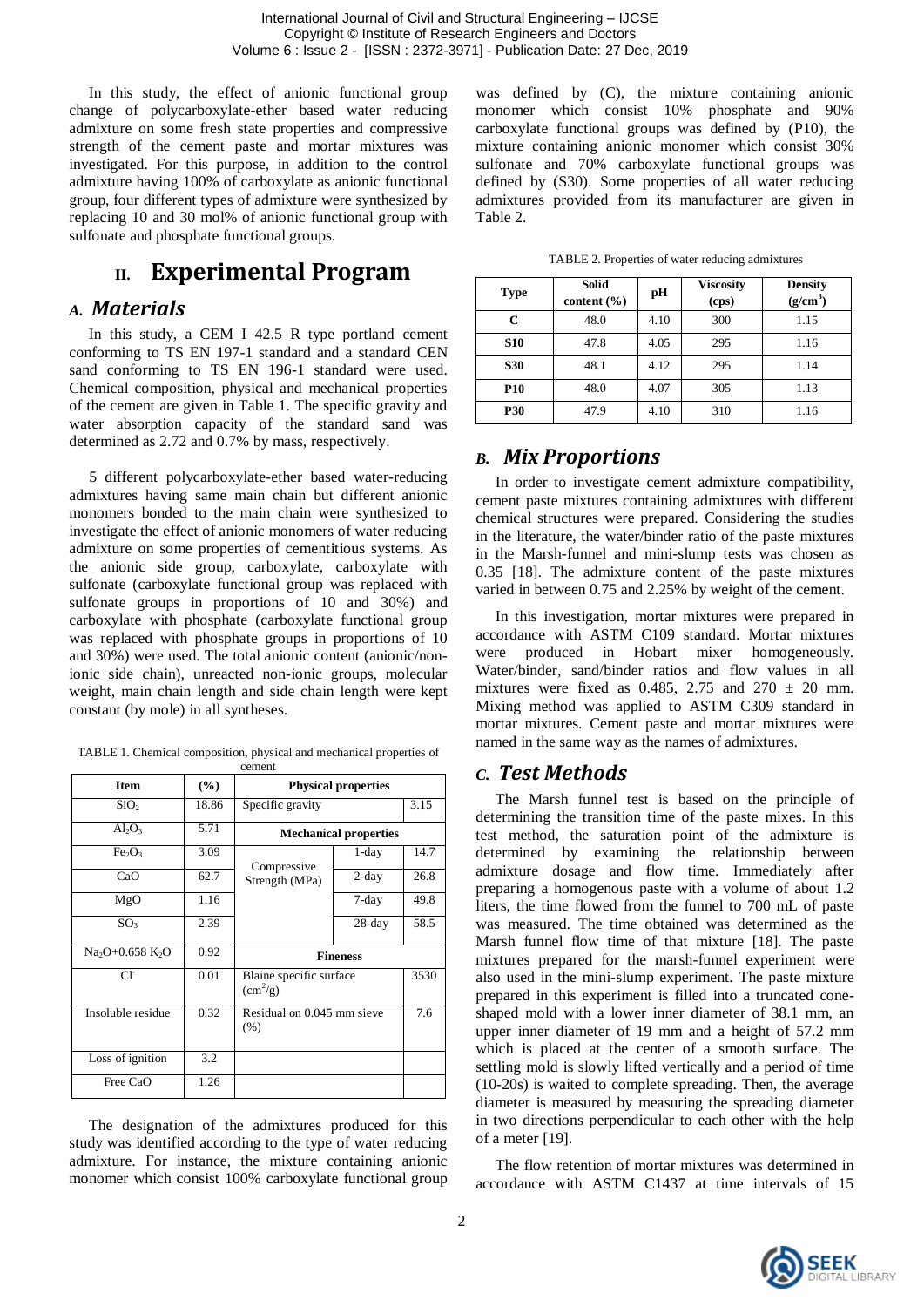minutes for 60 minutes. The mini V funnel flow time of the mortar mixtures was carried out in accordance with the EFNARC [29] criteria. The 1, 3, 7, 28-day compressive strengths of mortar mixtures were determined on 50 mm cube specimens according to ASTM C109 standard. In addition, water absorption ratios were determined on the 28 day mortar specimens according to ASTM C642.

 All specimens were removed from the molds after 24 hours and cured in lime saturated water cure pool with a temperature of 23±2°C until the day of the experiment.

# **III. Results and Discussion**

# *A. Marsh-funnel flow time and Minislump*

Marsh funnel flow times of cement paste mixtures containing admixtures with carboxylate anionic monomer, 10% and 30% molar sulphonate and phosphate anionic monomer are given in Table 3 and Fig. 1. Since the cement paste mixtures containing water reducing admixture less than 1w.t.% of cement did not flow through the Marsh funnel, the flow times of these mixtures could not be measured. As it can be seen from the results, the flow time of the cement paste mixtures decreased with the increase in the use of water reducing admixture regardless of the type of water reducing admixture. As it can be seen from Fig. 1, when the water reducing admixture/cement ratio is 1%, P30 mixture showed the highest performance and S30 mixture had the most negative behavior. P30 mixture showed about 10% higher flow performance than the control mixture.

In Fig. 1, the flow performance of cement paste increased with increasing amount of admixture in the mixture and tended to remain constant as the admixture amount exceeded a certain value. The increase in the dosage of the water reducing admixture in the mixture enhanced probability of the adsorbing of the admixture on the cement surface. Thus, the consistency and workability of the mixture were improved. When the amount of admixture in the mixture reaches a certain level, the adsorption behavior of the admixture reaches the saturation state and the admixture is released in the solution. In this way, the chemical admixture released in the solution cannot be adsorbed on the cement surface in a timely manner since the admixture adsorbing on the cement surface inhibit them. Therefore, the steric hindrance effects of admixture remain constant and the effect on fluidity of admixture is not significant [20].



Figure 1. Marsh funnel flow time

The saturation point of all the paste mixtures was determined to be admixture/cement ratio of 1.25% regardless of the anionic monomer type of the water reducing admixtures used in the study. P30 mixture showed the best flow performance among admixtures containing phosphate at admixture saturation point in terms of Marsh funnel flow performance. At this saturation point, the P30 mixture showed about 15% higher flow performance compare to the control mixture. The Marsh funnel flow times of the paste mixtures improved by partially replacement of phosphate functional group as the anionic monomer with carboxylate group. This positive effect showed an increase with increasing phosphate functional group substitution ratio. This positive effect is thought to be the stronger anionic property of the phosphate functional group in comparison with the carboxylate group [21].

Among the sulphonate monomer substituted admixtures, the S10 mixture exhibited a similar behavior to the control mixture, while the S30 mixture showed more negative behavior than the control mixture. This adverse effect is thought to be the insufficient electrostatic effects due to poor adsorption ability of sulfonate substituted admixtures compared to admixtures containing carboxylate.

The mini-slump test results of the paste mixtures containing admixtures containing 10% and 30% molar sulphonate and phosphate anionic monomer are shown in Table 3. The utilization of water reducing admixtures enhanced the mini-slump values of the paste mixtures irrespective of the anionic monomer type of the admixture. However, it was observed that the mini-slump values did not change or even decreased in a small amount when the amount of admixture in the mixture exceeds a certain value. This is thought to be due to the fact that mixtures containing water reducing admixtures have a very flowing consistency and tend to segregation. P30 mixture showed higher minislump performance at the admixture saturation point and up to the saturation point while the mini-slump behavior of the mixtures was similar at admixture ratios higher than the saturation point. In this context, the change of admixture anionic functional group did not significantly affect the shear stress of the paste mixtures. In addition, the temperature values of the paste mixtures measured during the experiment are given in Table 3. It was observed that the temperature decreased between 2-3°C with the increase in the amount of water reducing admixture in the mixtures. It is thought that the reduction results from the set retarding effect of the water reducing admixture.

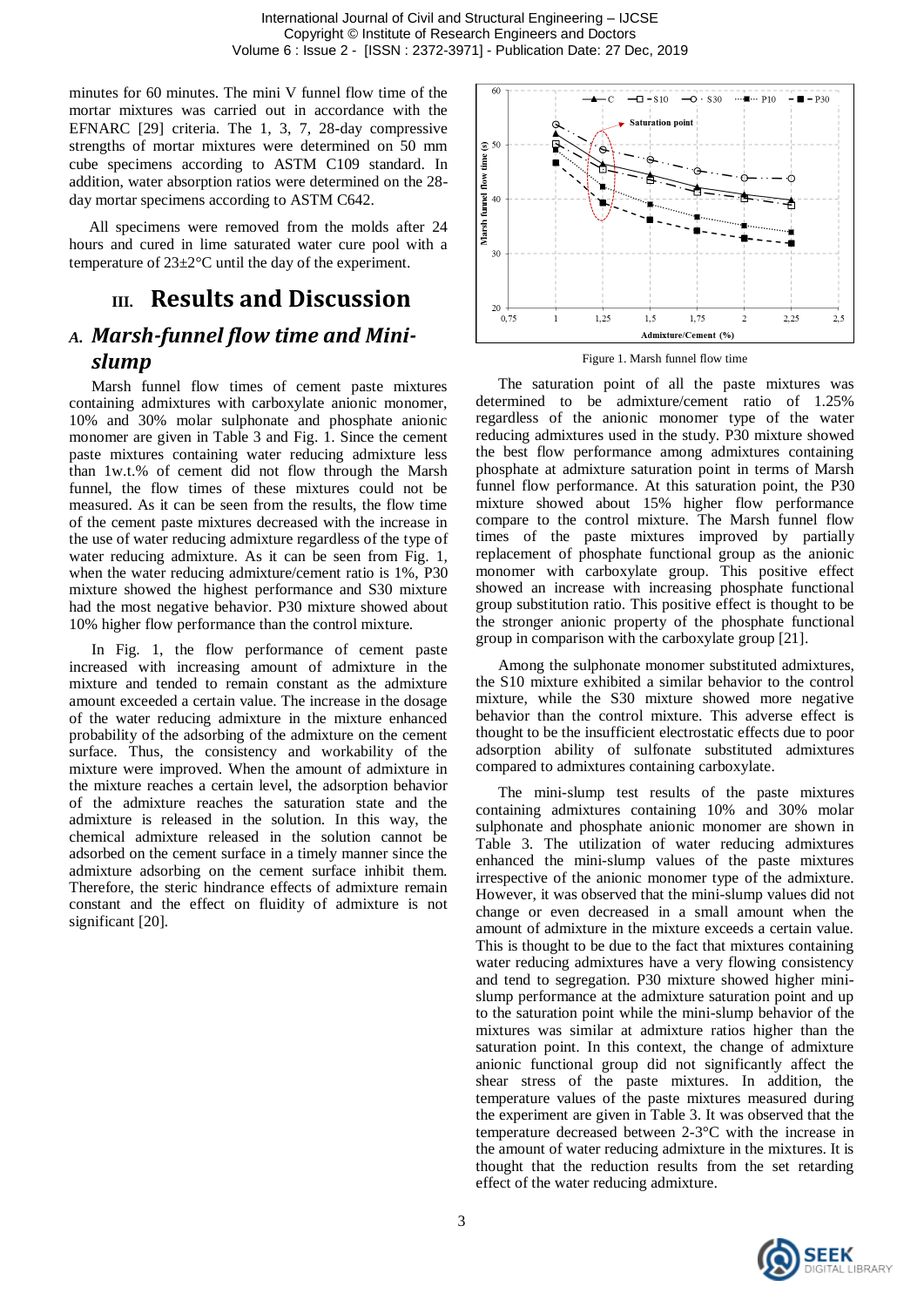| TABLE 3. Marsh-funnel flow time, mini-slump and temperature values |  |  |  |
|--------------------------------------------------------------------|--|--|--|
| of cement paste mixtures                                           |  |  |  |

| Admixture/<br>cement ratio<br>(weight, $\%$ ) |            | 1.00  | 1.25  | 1.50  | 1.75  | 2.00  | 2.25  |
|-----------------------------------------------|------------|-------|-------|-------|-------|-------|-------|
|                                               | C          | 52.04 | 46.51 | 44.45 | 42.22 | 40.91 | 39.84 |
| Marsh                                         | <b>S10</b> | 50.2  | 45.51 | 43.53 | 41.36 | 40.19 | 38.90 |
| funnel<br>flow                                | <b>S30</b> | 53.73 | 49.12 | 47.25 | 45.2  | 43.89 | 43.80 |
| time                                          | <b>P10</b> | 49.08 | 42.31 | 39.06 | 36.73 | 35.11 | 33.88 |
| (s)                                           | <b>P30</b> | 46.71 | 39.31 | 36.17 | 34.17 | 32.76 | 31.88 |
|                                               | C          | 13.4  | 14.3  | 15.5  | 15.7  | 15.5  | 15.3  |
|                                               | <b>S10</b> | 13.5  | 14.7  | 15.7  | 16.2  | 16.5  | 16.3  |
| Mini<br>slump                                 | <b>S30</b> | 13.5  | 14.5  | 15.8  | 16.2  | 16.8  | 16.3  |
| (cm)                                          | <b>P10</b> | 16.1  | 16.2  | 16.9  | 16.2  | 16.6  | 16.2  |
|                                               | <b>P30</b> | 16.2  | 16.4  | 16.6  | 16.8  | 16.9  | 16.3  |
|                                               | C          | 27.8  | 28.2  | 29.2  | 28.5  | 28.8  | 27.3  |
|                                               | <b>S10</b> | 28.5  | 29.8  | 28.7  | 28.4  | 27.9  | 27.5  |
| <b>Tempe</b>                                  | <b>S30</b> | 29.4  | 28.9  | 28.8  | 28.3  | 28.4  | 28.3  |
| rature<br>$(^{\circ}C)$                       | <b>P10</b> | 28.6  | 28.5  | 27.5  | 27.3  | 27.2  | 27.1  |
|                                               | <b>P30</b> | 29.4  | 29.3  | 28.6  | 27.2  | 27.7  | 27.4  |

## *B. Time-dependent Behavior of Mortar Mixtures*

The time-dependent slump-flow and mini V funnel flow tests were carried out on the mortar mixtures containing 10% and 30% sulphonate and phosphate substituted admixtures. The slump flow value the mortar mixtures containing admixtures was determined every 15 minutes for 1 hour. For this purpose, the initial slump-flow values of all mixtures were kept constant at 27±2 cm. The timedependent slump-flow and relative slump-flow changes of the mortar mixtures are shown in Table 4 and Fig. 2. It was indicated in Table 4 that water-reducing admixture of 0.6wt.% of cement weight was used to provide the initial target slump-flow value range in all mixtures. In Table 4 and Fig. 2 stated that the slump-flow and mini V funnel flow performances of the mixtures were adversely affected by elapsing time regardless of the admixture type.

TABLE 4. Time-dependent slump-flow and mini-V-funnel test results of mortar mixtures

| <b>Mixture</b>  | Admixture<br>ratio $(\% )$ | Time-dependent slump-flow<br>(c <b>m</b> ) |           |           |           |           | V funnel<br>flow time<br>(s) |                        |
|-----------------|----------------------------|--------------------------------------------|-----------|-----------|-----------|-----------|------------------------------|------------------------|
|                 |                            | 0<br>min                                   | 15<br>min | 30<br>min | 45<br>min | 60<br>min | 0<br>min                     | 15<br>min              |
| C               | 0.60                       | 26.0                                       | 23.8      | 22.0      | 21.0      | 20.3      | 7.42                         | N <sub>0</sub><br>flow |
| S <sub>10</sub> |                            | 25.8                                       | 23.0      | 21.5      | 20.8      | 20.0      | 7.48                         | N <sub>0</sub><br>flow |
| S <sub>30</sub> |                            | 25.0                                       | 23.3      | 22.0      | 21.0      | 20.5      | 7.73                         | N <sub>0</sub><br>flow |
| P <sub>10</sub> |                            | 26.0                                       | 23.5      | 21.5      | 20.5      | 19.9      | 7.31                         | N <sub>0</sub><br>flow |
| P30             |                            | 27.0                                       | 23.5      | 22.0      | 21.0      | 20.3      | 7.25                         | N <sub>0</sub><br>flow |

The time-dependent slump-flow values of all mortar mixtures decreased by 18-25% at 60 minutes after casting. It can be seen from the results that the substitution of sulphonate monomer in the admixtures positively affected

the time-depended slump-flow performance of the mortar mixtures, whereas the substitution of phosphate monomer showed a negative effect on the mortar mixtures. S30 mixture with 30% molar sulphonate monomer was the most successful mixture in all mixtures while P30 mixture with 30% molar phosphate monomer was the most unsuccessful mixture in terms of time-dependent slump-flow. It is thought that the positive effect of the S30 mixture in terms of consistency retention is due to the fact that most of the admixture having poor adsorption ability is free in the mixture.



Figure 2. Time-dependent relative slump flow of mortar mixtures

The negative effect of phosphate group substituted admixture using is thought because of the faster adsorption of the admixtures on the cement surface and losing effect in a short time in comparison with the carboxylate group [22].

The time dependent mini-V-funnel flow time changing of the mortar mixtures is shown in Table 4. Since all mixtures did not flow through the mini V-funnel due to loss of consistency 15 minutes after casting, only the initial flow time was determined. The mini V funnel flow behavior of the mortar mixtures showed a similar trend to the Marsh funnel flow performances. Considering the flow times of the mortar mixtures, the fastest flowing mixture from the mini V funnel was the P30 mixture, while the slowest flowing mixture was the S10 mixture.

#### *C. Compressive Strength*

The 1, 2, 3 and 28-day compressive strength values of mortar mixtures containing admixture with sulphonate and phosphate functional groups are given in Fig. 3. The compressive strength of all mixtures increased by elapsing time. As it can be seen from Fig. 3, the use of sulfonate and phosphate functional groups of 10% and 30% moles as anionic monomer in water-reducing admixture did not cause a significant change in strengths of the mortar mixtures.

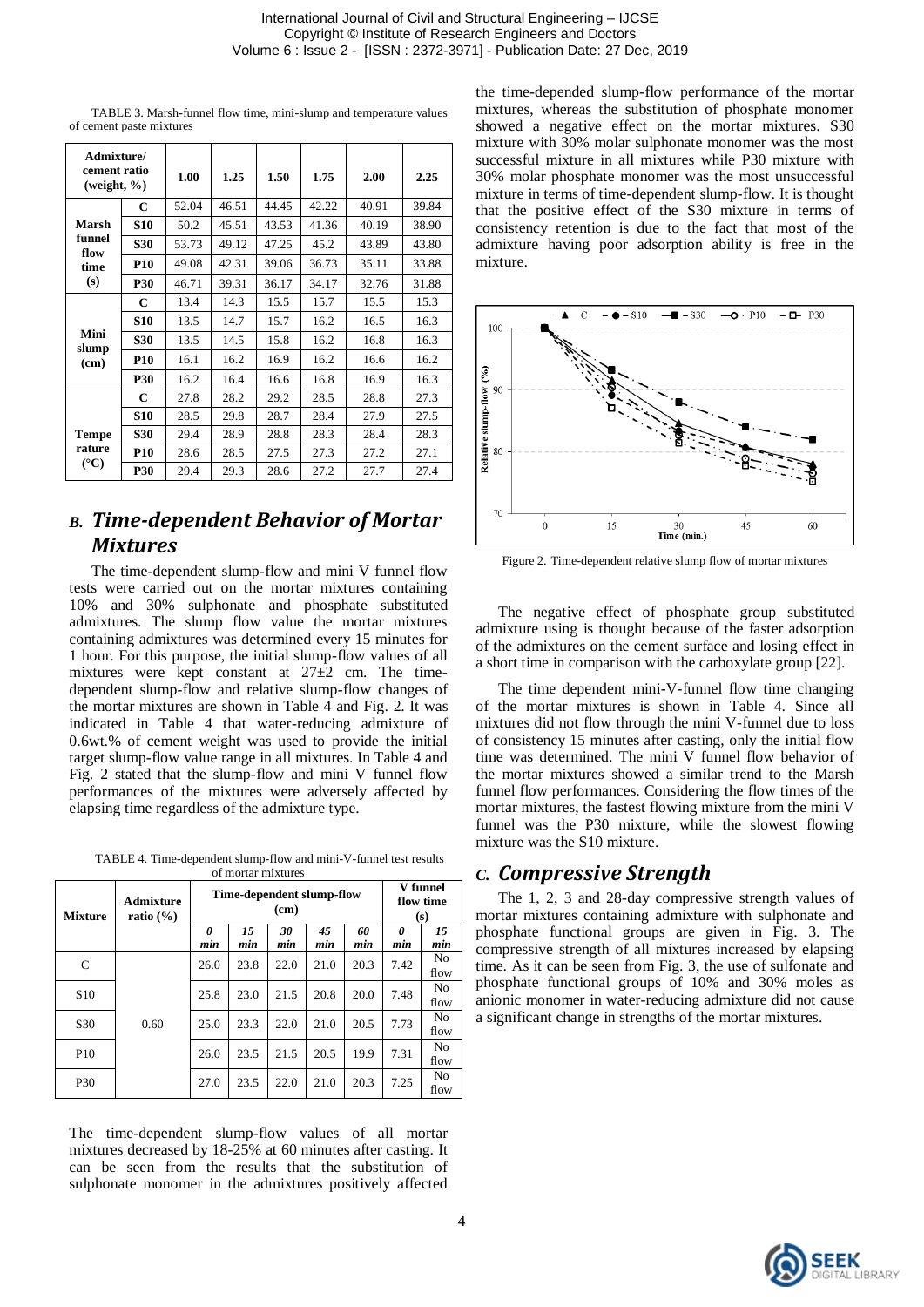

Figure 3. Compressive strength of mortar mixtures

#### *D. Water Absorption Capacity*

The 28-day water absorption capacity of the mortar mixtures containing admixtures with sulphonate and phosphate monomer is given in Fig. 4. Water absorption capacity of mortar mixtures was determined to be between 7-8%. In this context, the substitution of the sulphonate and phosphate monomer into the admixtures did not significantly affect the 28-day water absorption ratio of the mortar mixtures.



**Figure 4.** Water absorption ratios of mortar mixtures

## **IV. Conclusion**

In all cementitious systems, the fresh state properties of the mixtures were positively affected by the increase in the rate of admixture use regardless of the type of water reducing admixture.

Replacement of the carboxylate-based anionic functional group of the water-reducing admixture with 10 mol% sulfonate functional group did not cause a significant change in the flow time of the paste and mortar mixtures, while the substitution of 30 mol% had a negative effect on the flow time. This negative effect is thought to be because of insufficient electrostatic effects of admixtures containing sulphonate.

When water-reducing admixtures contains phosphategroup as the anionic functional group, the flow performance of cement paste and mortar mixtures improved. The positive effect on the flowability became more pronounced with the increase of phosphate functional group substitution ratio in admixture. Admixtures containing 30 mol% phosphate functional group in paste and mortar mixtures were the most successful mixture in terms of flow performance. It is thought that this favourable effect is because of the stronger anionic properties depending on the type of phosphate monomer according to carboxylate.

Replacement 10% and 30 mol% of carboxylate monomer with sulphonate or phosphate monomer did not significantly affect the mini-slump values of the paste mixtures.

Regardless of the type of anionic monomer, the mini V funnel flow could be performed only at the beginning of the experiment in all mortar mixtures. At 15th minutes postcasting, the mixtures did not flow through the mini V funnel due to loss of workability and consistency by elapsing time.

Mixtures containing sulfonate monomer substituted admixture were more successful in terms of time-dependent slump-flow performance compare to the mortar mixture containing the admixture with 100% carboxylate anionic monomer. The adsorption property of sulfonate substituted admixtures is weaker. Therefore, the amount of admixture which is not adsorbed on the cement and released in the mixtures increases. This has a positive effect on the consistency retention of the mixtures.

The replacement of the admixture anionic monomer with the phosphate functional group adversely affected the timedependent slump-flow performance of the mortar mixtures. This negative impact was even more striking with the increase in substitution ratio.

#### *Acknowledgments*

The authors would like to thank Polisan Construction Chemicals Company and Bursa-Beton Ready Mixed Concrete Plant authorities for their kind assistance in providing the cement, aggregate and water reducing admixture as well as determining the chemical composition, physical and mechanical properties of these products. Besides, the author gratefully acknowledges the support provided by Bursa Uludag University Scientific Research Projects Centre (BAP) under grant number AYP(MH)- 2016/16 and DDP(MH)-2018/9. In addition, the first author would like to acknowledge the scholarship provided by Scientific and Technological Research Council of Turkey (TUBITAK) under grant numbers 217M408 during his PhD study.

#### *References*

- [1] C. Bedard, and N. P. Mailvaganam, "The use of chemical admixtures in concrete. Part I: Admixture-cement compatibility," Journal of Performance of Constructed Facilities, 2005, vol. 19(4), pp. 263-266.
- [2] D. Bonen, and S. L. Sarkar, "The superplasticizer adsorption capacity of cement pastes, pore solution composition and parameters affecting flow loss," Cement and Concrete Research, 1995, vol. 25(7), pp. 1423- 1434.
- [3] V. S. Ramachandran, "Concrete admixtures handbook," Noyes Publications, New Jersey, 1995.
- L. R. Roberts, "Dealing with cement admixture interactions," 23rd Annual Convention of the Institute of Concrete Technology, Telford, UK, 1995.